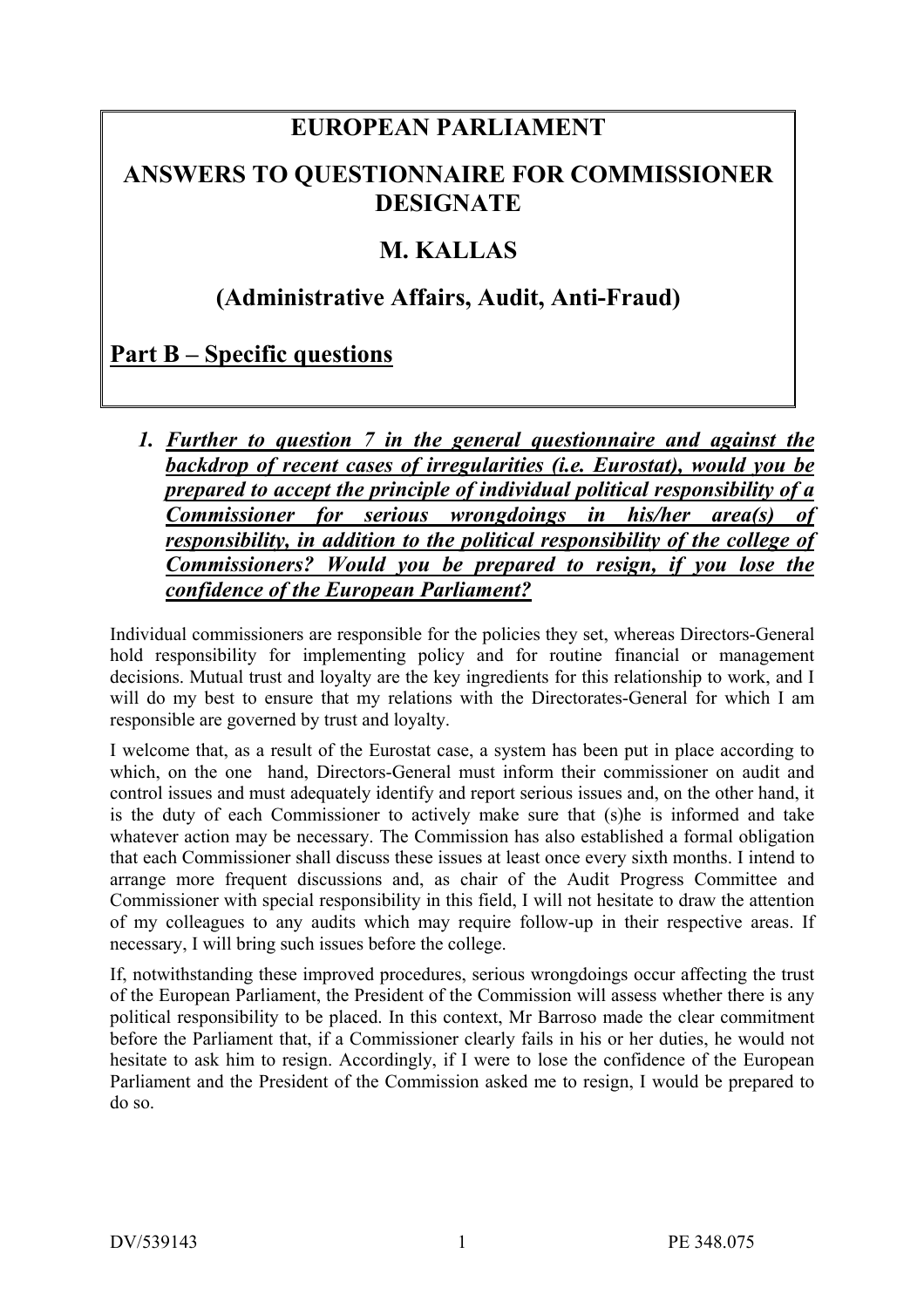*2. In the early 1990s, when you were President of the Bank of Estonia, allegations were made that you may have been responsible for the mishandling of \$ 10 million in an investment scheme. You were later acquitted of these allegations in court. Would you give us your own account of the events?*

I was Governor of the Central Bank of Estonia from 1991 to 1995. The Central Bank is the main banking regulatory and supervisory authority in Estonia. In 1993, the commercial bank North-Estonian Bank (PEP) made a financial investment of USD 10 million, of which USD 8 million was lost. The loss became evident in early 1995.

My role in this event and handling the crises was scrutinised in investigations launched in 1997 by the police, when I had become a member of parliament. Whereas my political opponents held strong views on my role, the court handled it in depth in all instances, and I was unconditionally acquitted of all charges in all court instances. All court proceedings and documents have been made public and can be consulted.

In immediate follow-up to the PEP events, my administration made suggestions leading to a substantial strengthening of the supervision of the commercial banks of Estonia. Several laws and regulations were adopted by the Estonian Parliament and the Bank of Estonia in order to make Estonian commercial banking sound, and to protect the rights of depositors. Today, the banking sector in Estonia is considered healthy and sound by all international rating agencies, money markets and international monetary authorities (IMF) and the European Commission. I believe the possibility of similar situations occurring again has been greatly reduced, and I believe I have played a central role in strengthening the regulation of the banking sector in my country.

The PEP events and the Court case were the focus of extensive media coverage and public scrutiny. I note that the Estonian public reaffirmed their confidence in me by twice entrusting me with a strong democratic mandate in the Estonian Parliament.

*3. In the context of good governance and sound financial management, how do you think the areas of budget execution, budgetary control and internal audit should be organised in the Commission to provide for management, control and audit tasks to be effectively carried out? More specifically:*

I believe that the Commission's post-reform organisation in the area of budget execution, control and audits is fundamentally sound. We have a strong basic control environment, with clear attribution of responsibilities, reporting and accountability. But as with any system, management should regularly review the adequacy in the light of latest practice. The new Financial Regulation has been in force for less than two years, so experience may yet show that further adjustments to the system are necessary. In the light of financial and management information, risks need to be assessed and preventive or detective procedures installed to mitigate economic and reputational damage.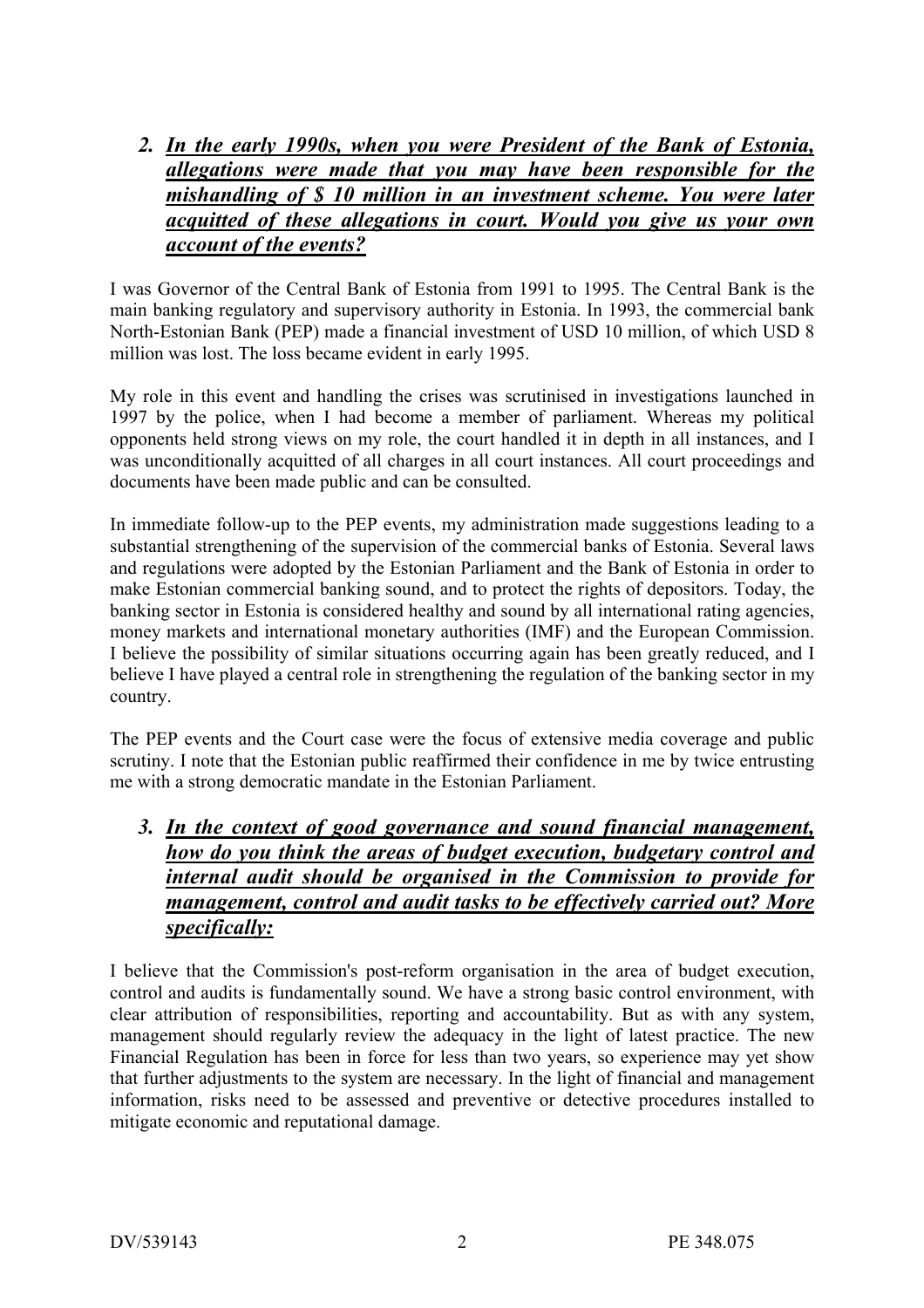#### *a How do you evaluate the potential conflict of interest between being the Commissioner in charge of audit and anti-fraud, while holding at the same time the portfolio for the Commission's administration, responsible for following-up internal OLAF investigations?*

I am pleased that by separating the competences for drawing up the budget and keeping accounts from the responsibility for combating fraud, my "triple-A" portfolio as Vice-President for Administration, Audit and Anti-Fraud addresses a key concern often expressed by the European Parliament. With regard to the joint responsibility for administration and audit, I am aware of the concern and I intend to address it by acting as the guardian of the operational independence of the Internal Audit Service (IAS) and even more OLAF. I will also arrange for a transparent discussion in the Audit Progress Committee of any "administration" issue raised by the IAS. To do so, I will pass the chair to another member when such issues are discussed.

Also, the portfolio potentially offers a number of synergies that I will try to achieve, such as ensuring that audit and discharge recommendations are followed-up in a coherent manner, and that the administrative aspects of such recommendations are given political attention.

Besides the investigation and detection where OLAF is independent, the fight against fraud also includes fundamentally important work on prevention. Bringing together the knowledge of the various services further allows for an improved risk analysis and strategic intelligence. The synergy in the portfolio would allow me to root the protection of financial interests even deeper in staff behaviour.

Finally, on disciplinary matters, OLAF does investigation work only, whereas binding disciplinary measures can only be taken by the Appointing Authority after an OLAF or IDOC (Investigation and Disciplinary Office of the Commission) report. So I see no conflict: Rather, the portfolio would allow me to monitor that the relevant services are well-coordinated on all individual cases.

#### *b Will you forward the annual activity report of the Internal Audit Service directly to the European Parliament?*

The Annual Activity Report of the IAS is always transmitted to the European Parliament along with the Annual Activity Reports of all other Commission Directorate-Generals. They are also available on the Europa website. It is my intention to further develop transparency and openness by implementing the e-government concept in the Commission.

With regard to the Annual Audit Report of the IAS, this report is addressed to the Commission under article  $86(3)$  of the Financial Regulation. It is – in line with the internationally accepted standards on internal auditing - an internal management tool not intended for distribution outside the Institution. The Discharge Authority is informed of internal audit work carried out by way of the report from the Commission foreseen in article 86(4) of the Financial Regulation. This report is based on the Commission internal report from the IAS mentioned above and includes the Commission's responses to the Internal Auditor's recommendations. I will look into ad-hoc possibilities - in line with the applicable rules - to provide the European Parliament appropriately with information which is relevant to ensure a high degree of transparency and accountability.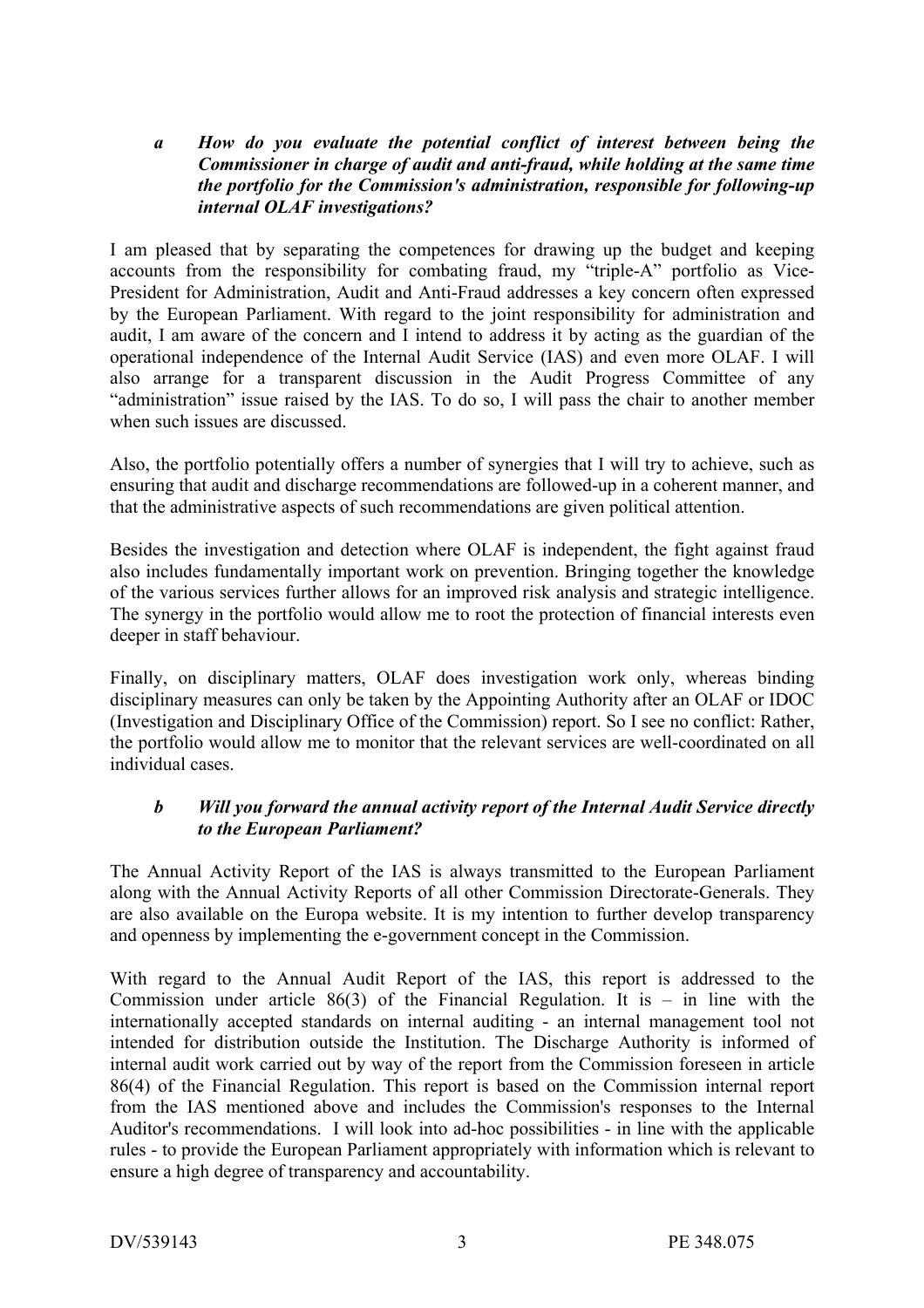#### *c Will you grant the Commission's accounting officer the necessary independence for his/her work by creating a distinct Directorate-General?*

The independence of the accounting officer is clearly guaranteed by the Financial Regulation and this is also working in practice.

President Barroso has opted for maintaining the current administrative organisation, accounting reform stays within Directorate-General for Budget, under the responsibility of Mrs Grybauskaite. I will give my full support to these arrangements.

#### *d Will you grant the Commission's accounting officer direct authority over the Internal Audit Capacities in the Commission's Directorates-General?*

The Internal Audit Capabilities (IAC) are established to assist the management and provide independent advice to Directors-General, in order to support their annual assurance statements. Unlike the accounting officer, who performs executive tasks, the IACs are therefore not involved in the management of the control systems.

The Commission has recently decided to strengthen the reporting obligations of the IACs to the Internal Audit Service. I recognise the importance of bringing knowledge together, and I am committed to ensuring proper information flows between the internal audit capacities and the central services, including the accounting officer as necessary.

### *4. How do you intend to improve the shared financial management between the Commission and the Member States? Would you agree that Member States should be obliged to issue a positive Statement of Assurance (DAS) for European Community money they manage? Which measures will you take to obtain such a statement?*

Given the size of the budget implemented through shared management, any progress will come from a co-ordinated effort of the different levels of audit and control. It is in the interest of both the Commission and Member States to improve the public perception of the EU's financial management. Unfortunately, in spite of the control systems in place, including the clearance-of-accounts procedures or financial correction whereby the Commission has the possibility to withhold or compensate payments, the Court of Auditors has made almost every year a 'negative' statement of assurance on the underlying transactions within agriculture, structural funds, internal and external policies, i.e. mostly in domains of activities where shared management is the rule and where the big spending from the EU budget occurs.

The road towards a 'positive' statement of assurance requires strong inter-institutional cooperation, in particular with a view to providing the Court with evidence that the Commission and Member States have put in place supervisory and control systems adequately designed to keep the risk of irregularity within reasonable limits. There is considerable scope for making the systems more efficient, through the coordination of audits; the adoption of common standards, and the pooling of audit reports. This would allow all parties to have an informed opinion on the reliability of the management and control systems in place, and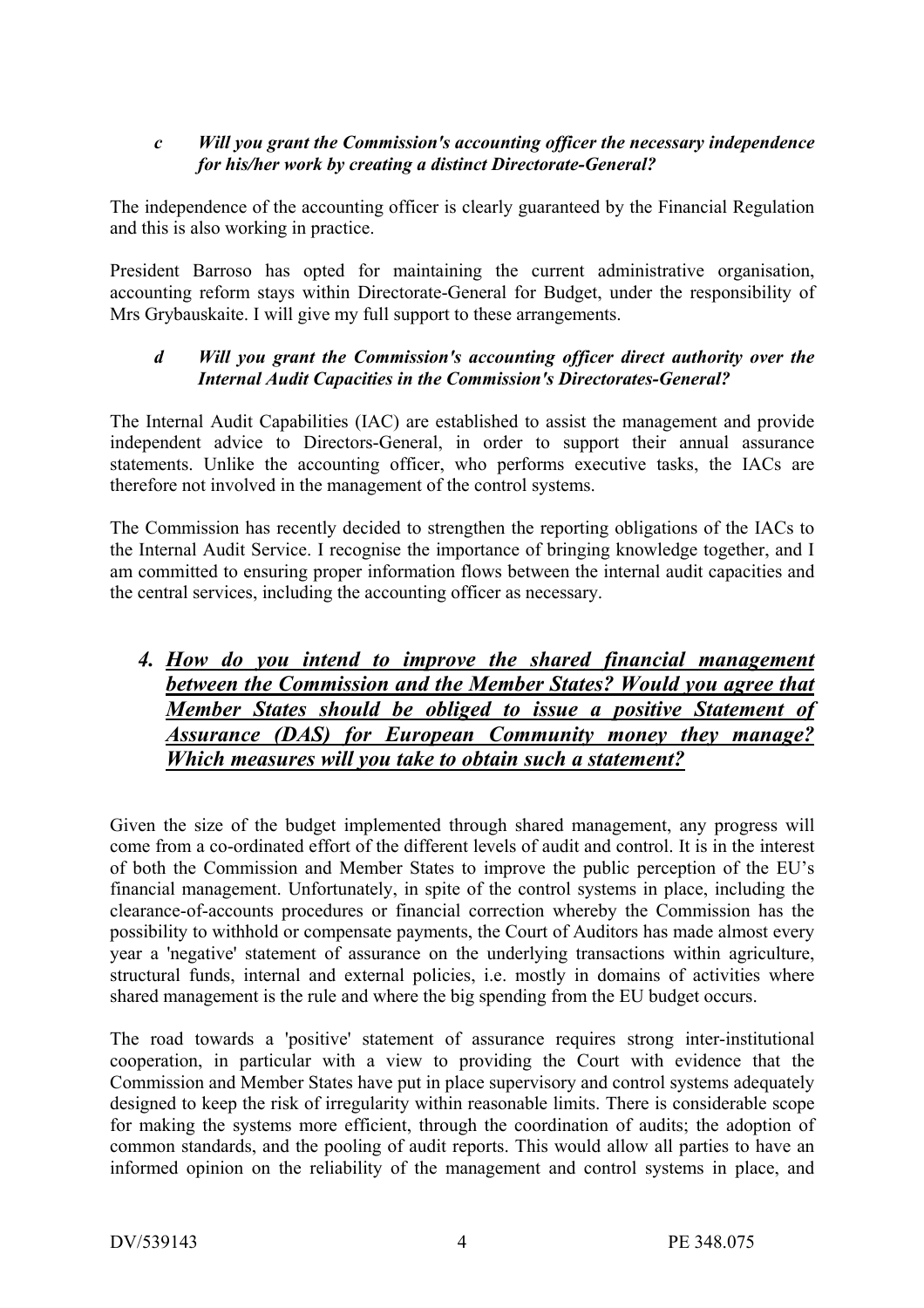hence on the legality and regularity of the underlying transactions. The Commission has addressed these problems in its recent communication on the responsibilities of the Member States and the Commission in the shared management of the Structural Funds and the Cohesion Fund (COM 2004/580 of 6 September 2004).

For the next programming period for structural funds 2007-2013, the Commission has proposed that Member States should provide the necessary information on supervisory and control systems in the context of a so-called "contract of confidence". Member States will then be in a position to provide statements on their control systems in place for EU funds they manage in this complex system. I am optimistic that Member States can be convinced that this is the way forward; provided that the efforts requested stay within reasonable limits and that we do not install a system of control over-kill. I will actively work in this direction.

*5. Current criteria make it difficult for the Court of Auditors to issue a positive Statement of Assurance (DAS) in general. Should the financial risk linked to Commission activities be evaluated and politically discussed with a view to identifying an 'acceptable error rate', thereby making it possible to give a positive DAS (acceptable level of assurance)? Do you believe that Parliament, as discharge authority should be informed of sectoral error rates as a measurement for annual performance indicators?*

I certainly agree that an agreement on annual performance indicators would be a tremendous step forward towards a positive DAS, and I am willing to work closely with the Parliament, Member States and the Court in order to arrive at an agreed methodological basis for a systematic use of these indicators over time.

I also fully accept that checks of transactions are an important input to the work of the Court of Auditors. I note, however, that the previous methodology for reporting "error rates" was unsatisfactory for a number of well-known reasons, and that the Court has ceased to publish error rates. In this sense, I am afraid that if we sought to obtain statistically reliable error rates for each sector in the budget, the Court would incur prohibitive sampling costs.

Beyond this practical limitations set by available resources, I am more concerned that even reliable "error rates" would not offer much feed-back on how to improve the performance, nor do they indicate how performance was affected by changes in the underlying risks. In this sense, I welcome the recent move by the Court of Auditors towards an approach of checking the systems, rather than only transactions. A free and open discussion of the relevant facts should enable us to progress towards an understanding with the Court of Auditors as to an acceptable level of assurance in different domains, taking into account risk assessment in all different sectors and circumstances. This requires the input of the European Court of Auditors, based on their knowledge of the control systems in question, and agreement in the context of the Discharge that everything reasonably possible and cost-effective has been done to mitigate the risks. This should then enable the Court of Auditors to provide a positive DAS and allow Parliament to monitor improvements made.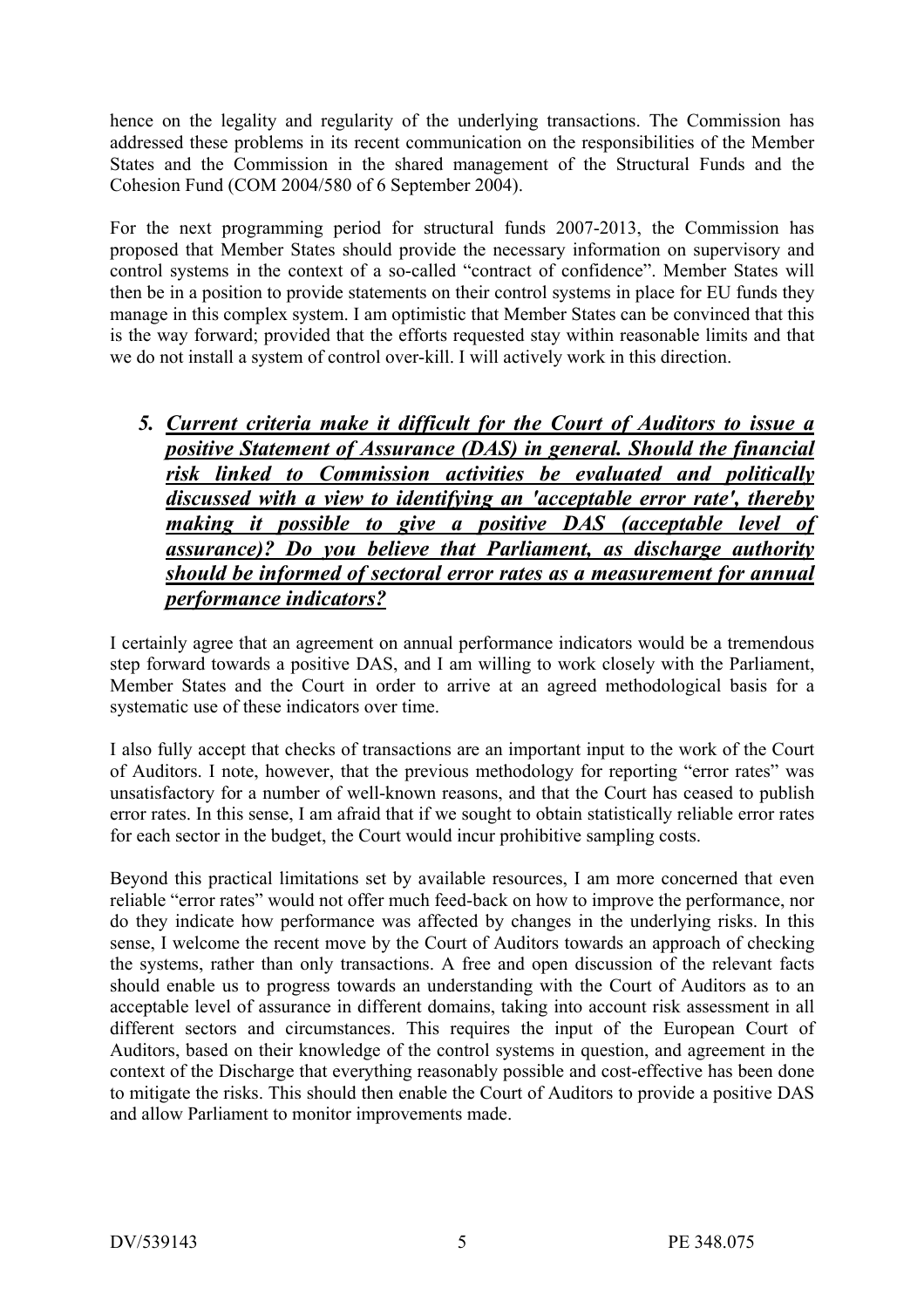*6. To your mind, how should the European Anti-Fraud Office (OLAF) develop in the medium-term future? In this context, what importance do you attribute to the European Prosecutor's Office? How should the functioning of OLAF be improved in the immediate future? Should OLAF retain any formal, administrative link to the Commission services?*

OLAF is a recent organization, faced with a complex mandate and a challenging workload from its inception. At this point, I believe OLAF needs organizational stability and to be allowed to work on its core business of conducting and concluding investigations.

In its internal investigative work, the information flow with the Commission has been improved, so as to allow them to take protective measures while an inquiry is still ongoing. Externally, OLAF is consolidating cooperation with Member States, who are primarily responsible for the fight against fraud on the ground, and building up links with Europol and Eurojust. New Member States are assisted with judicial and technical expertise and operational cooperation.

As a Commission service OLAF is coordinating between Member States dealing with cross border crime affecting the Community's financial interests and developing its intelligence analysis to provide them with a value added service.

I am ready to look at how further to strengthen the functional separation between OLAF's role as a Commission service on the one hand and the independent investigative responsibility on the other hand. And like you, I am very attentive to the question of the judicial control and protection of individual rights.

The advantages and disadvantages of the mixed statute of the Office are well-known and openly discussed. The Commission has tabled a proposal to improve the legal basis of OLAF, and as we await the finalization of the complementary evaluation and the audit of the Court of Auditors, I look forward to discussing these themes with all stakeholders. I would be pleased to take part in the hearing envisaged by Parliament's Committee on Budgetary Control, which would allow account to be taken of the experiences of all actors.

Beyond the medium-term, I support the proposed creation of the European Prosecutor for the protection of the EU's financial interests. The constitutional Treaty contains an express legal basis to that end. Should this succeed, I believe the structure of OLAF would have to be rethought at that stage.